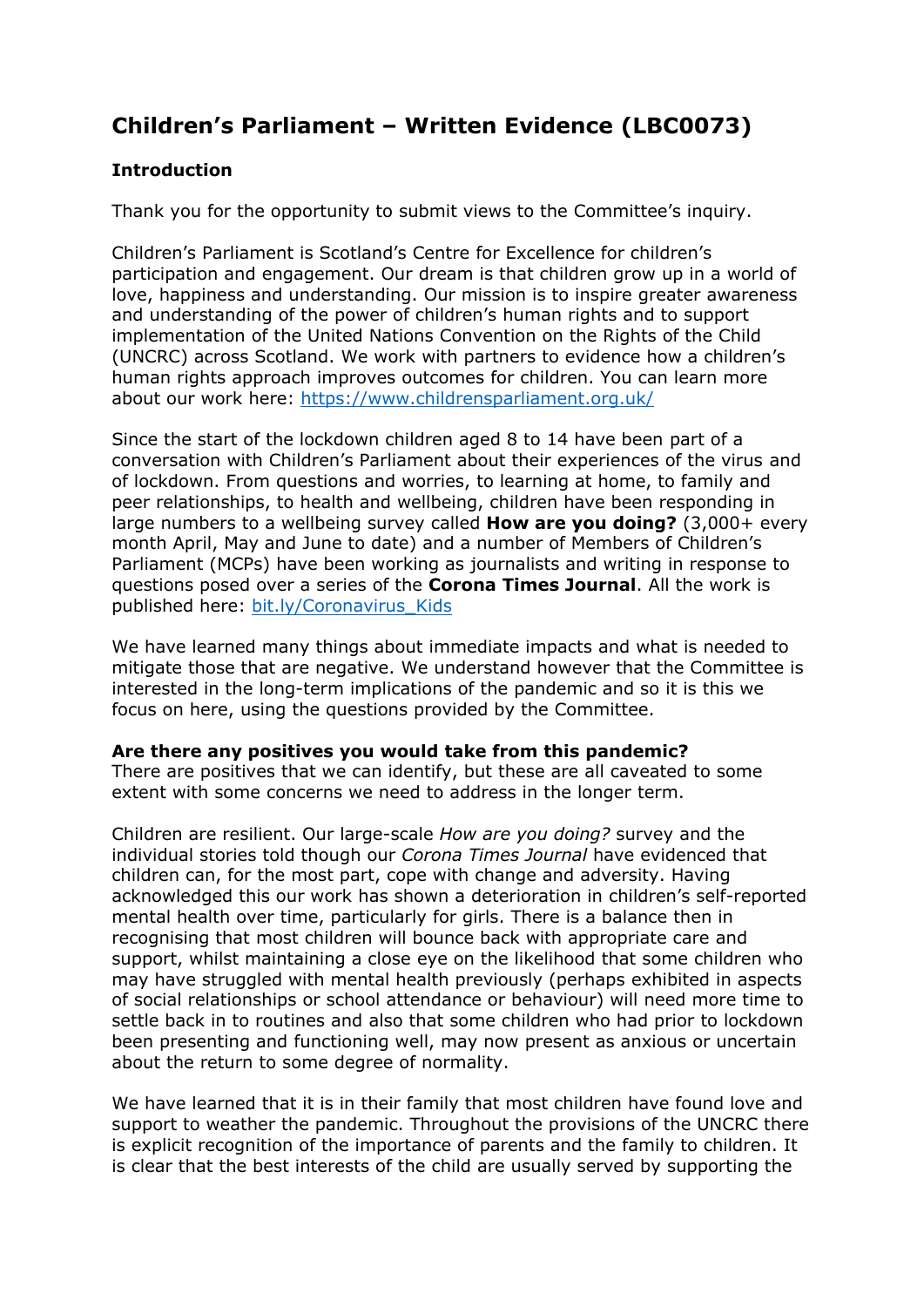child's family, the UNCRC places obligations on governments to invest in supporting families. However children have also told us about their worries for their family. From our survey responses over 60% of children worry about the health of someone in their family and 29% reported that their parents/carers worry about having enough money for the family. If we recognise that families matter, we need to invest in supporting them both in terms of mental health and wellbeing and addressing poverty.

#### **What are the things that you are most worried about?**

The things that we worry about most for the longer-term are rooted in concerns that already exist – how we address the needs of the most vulnerable children and how we change an education system whose weaknesses have been exposed by the lockdown.

The most vulnerable children – those living in poverty, those with no technology to support learning and maintain connections, those living in homes where there is violence – have had a bad experience of lockdown. They have in effect been cut off from all the supports and safeguards they had outside the home. In the long-term, how might those children feel other than abandoned, frustrated, more isolated? Anecdotally it is expected that there will be increased demands on services when the extent of some of these experiences surface when children re-connect with school and other services. Community-based services that support women and children experiencing domestic violence have already seen this surge in demand. The agency Citizens Advice Scotland report an increase in families reporting difficulties with paying rent and fears about evictions. As we emerge from lockdown this begs the question, are we ready and adequately prepared to address needs and acknowledge the rights of the child to be protected from harm?

A particular focus of our engagement with children over recent months has been on the experience of learning at home – this has two elements, the work sent by school and the other learning that has been possible due to being at home with siblings and parents or carers. The latter has been something children have talked about positively. Notwithstanding how difficult a job many parents or carers have had to support learning, children have talked about baking together, going out on walks together, chatting and playing games, as the best thing about lockdown. The former has been problematic for many children. Schools were slow to adapt and connect with children. It took until very late into lockdown before some children were even connected to online learning. This is not to criticise our teacher colleagues, the reality is that the pandemic has exposed the fact that we have a very conservative, school-estate based education system with little attention paid to home learning or the less formal/alternative 'curriculum' that children access. Of course one consequence of the lockdown has been some discussion of the idea of 'blended learning' which acknowledges both learning at home in the community and learning in school. But of course it is just that, an idea. Our system is not built to accommodate or foster learning other than what happens in school buildings between 9 and 3.30. With the low levels of infection we now see it looks like the plan is 'back to normal'.

So, in terms of education, do we just allow this to happen? Get back to normal and consider this past few months as a blip? This would be such a missed opportunity. Like others, Children's Parliament is creating resources that will